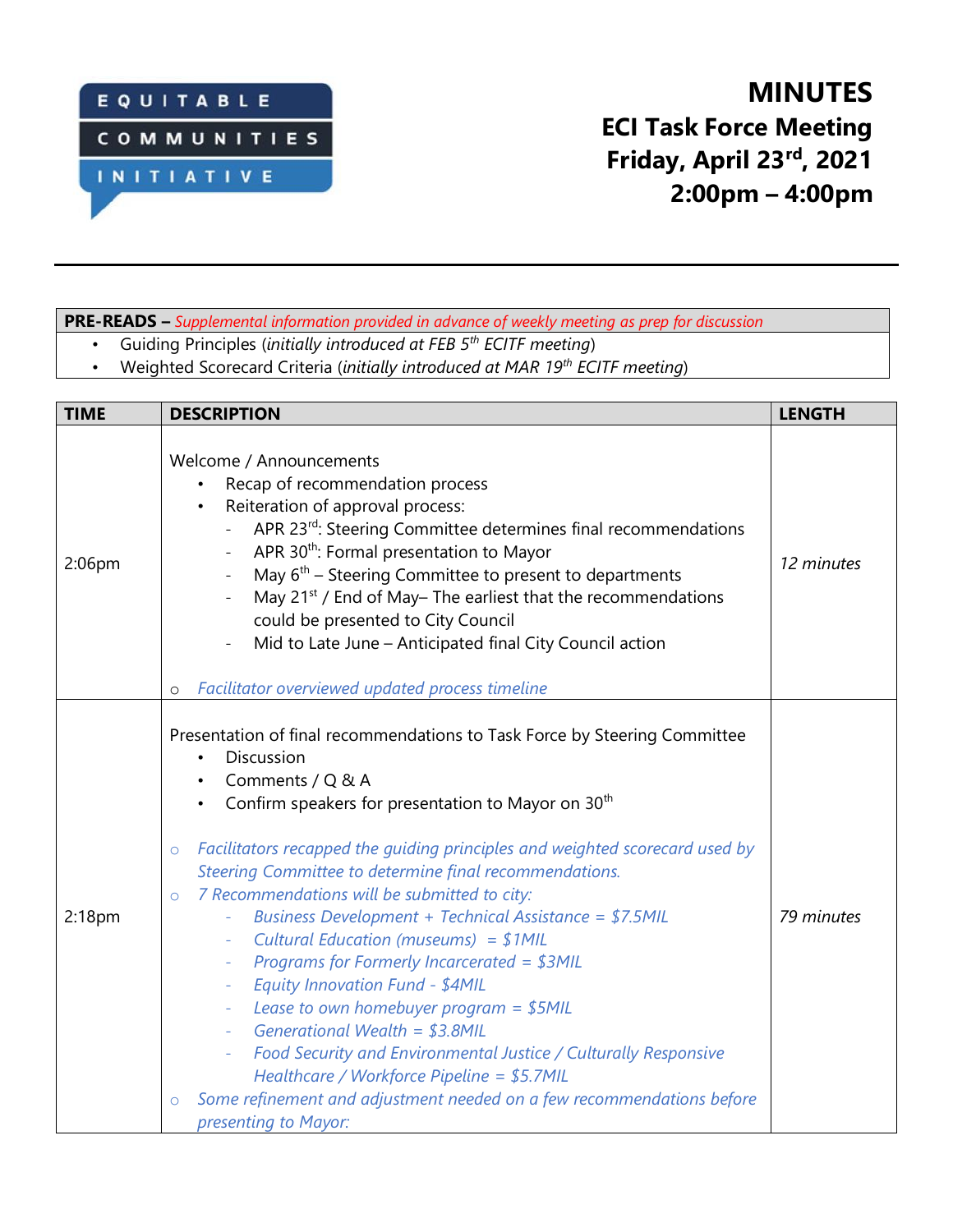|         | Health recommendations should actually be separated into 3<br>individual recommendations. Work group will adjust and allocate<br>funds accordingly.<br>Funding for 3 education recommendations actually spread out over<br>2021 and 2022 budget                                                                                                                                                                                                                                                                                                                                                                                                                                                                                                                                                                                                                                                                                                                                                                                                                                                                                                                                                                                                                                                                                                        |            |
|---------|--------------------------------------------------------------------------------------------------------------------------------------------------------------------------------------------------------------------------------------------------------------------------------------------------------------------------------------------------------------------------------------------------------------------------------------------------------------------------------------------------------------------------------------------------------------------------------------------------------------------------------------------------------------------------------------------------------------------------------------------------------------------------------------------------------------------------------------------------------------------------------------------------------------------------------------------------------------------------------------------------------------------------------------------------------------------------------------------------------------------------------------------------------------------------------------------------------------------------------------------------------------------------------------------------------------------------------------------------------|------------|
| 3:37 pm | <b>Next Steps</b><br><b>Communication Plan</b><br>Confirming cadence for continued Task Force involvement<br>Facilitators to prepare brief for Mayor / city staff by 4/28/21.<br>$\circ$<br>Schedule for mayoral presentations (one hour):<br>$\circ$<br>15 minutes: ECI Task Force to share individual experience of ECITF<br>30 minutes: Steering Committee to present recommendations<br>15 minutes: Q&A and discussion with Mayor<br>$\equiv$<br><b>Communications Plan:</b><br>$\Omega$<br>Facilitators to create a signup sheet for small groups to meet with<br>council members.<br>Facilitators to create survey on Survey Monkey to gather<br>representation of those present: district, council members,<br>relationship with council members, race, gender, live and work.<br>Communications committee will work with the Anchor Group to<br>solidify communications plan<br>City to connect with Kylie Rolf, legislative director to schedule<br>meetings for ECI Task Force to meet with council members.<br>ECI Task Force to continue meeting on Friday's, 2-4pm.<br>$\circ$<br>Courtney to schedule communication committee meeting.<br>$\circ$<br>Communications committee can work with Anchor Group to prep ECI Task<br>$\circ$<br>Force to meet with council members. Andres can help with scheduling time<br>with council members | 24 minutes |
| 4:01pm  | Adjourn                                                                                                                                                                                                                                                                                                                                                                                                                                                                                                                                                                                                                                                                                                                                                                                                                                                                                                                                                                                                                                                                                                                                                                                                                                                                                                                                                |            |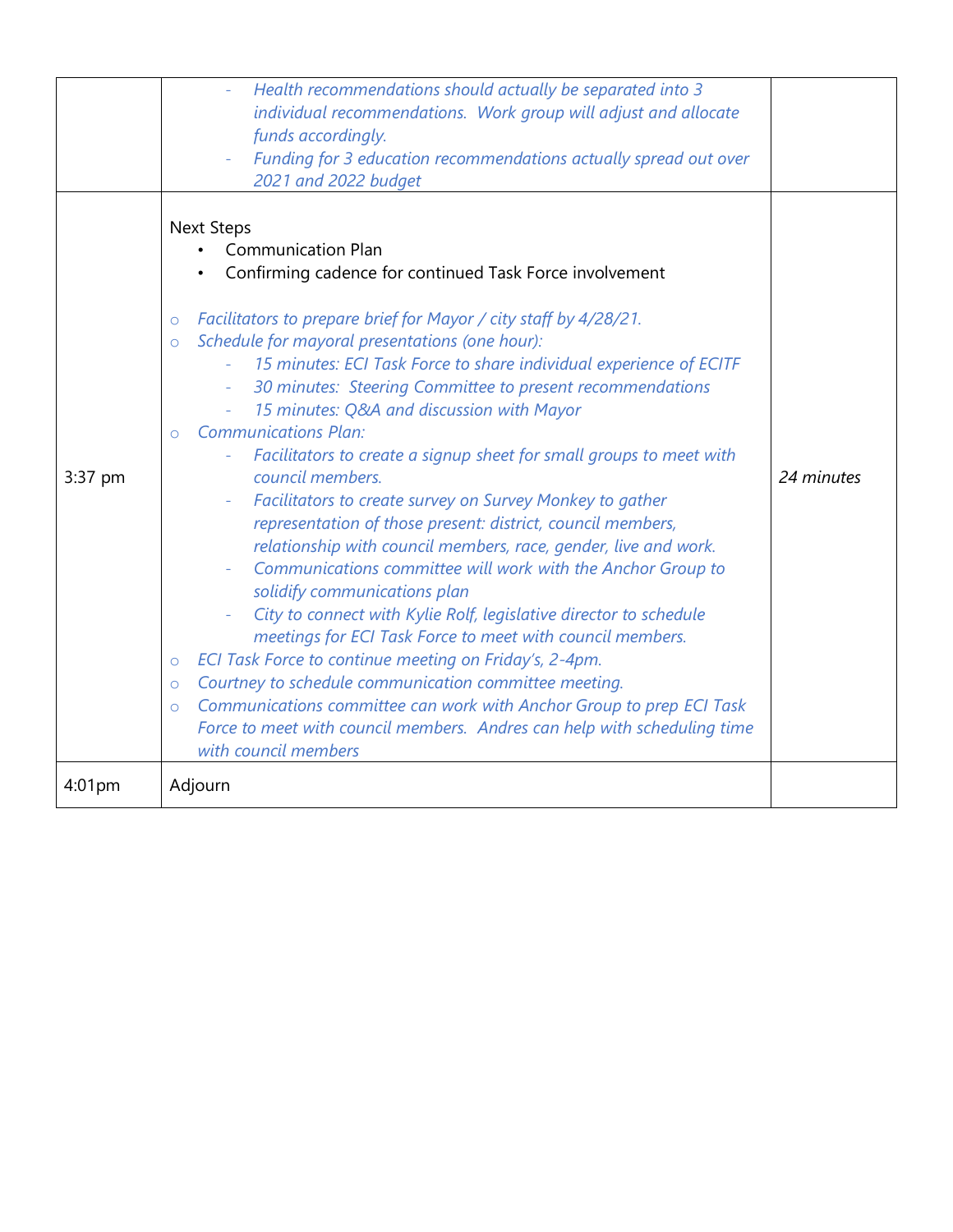### Slide Deck:



**Guiding Principles for Decision Hygiene** 



- Short-term vs long term (multi-year)
- "Immediate" human needs like housing and food vs. "Protracted" concerns such as wealth building and entrepreneurship
- Investing in cross-cutting issues that indirectly impact priority areas
- Scaffolded or phased investment
- High impact investments
- **Greatest Disparity**

Equitable Communities Initiative Task Force